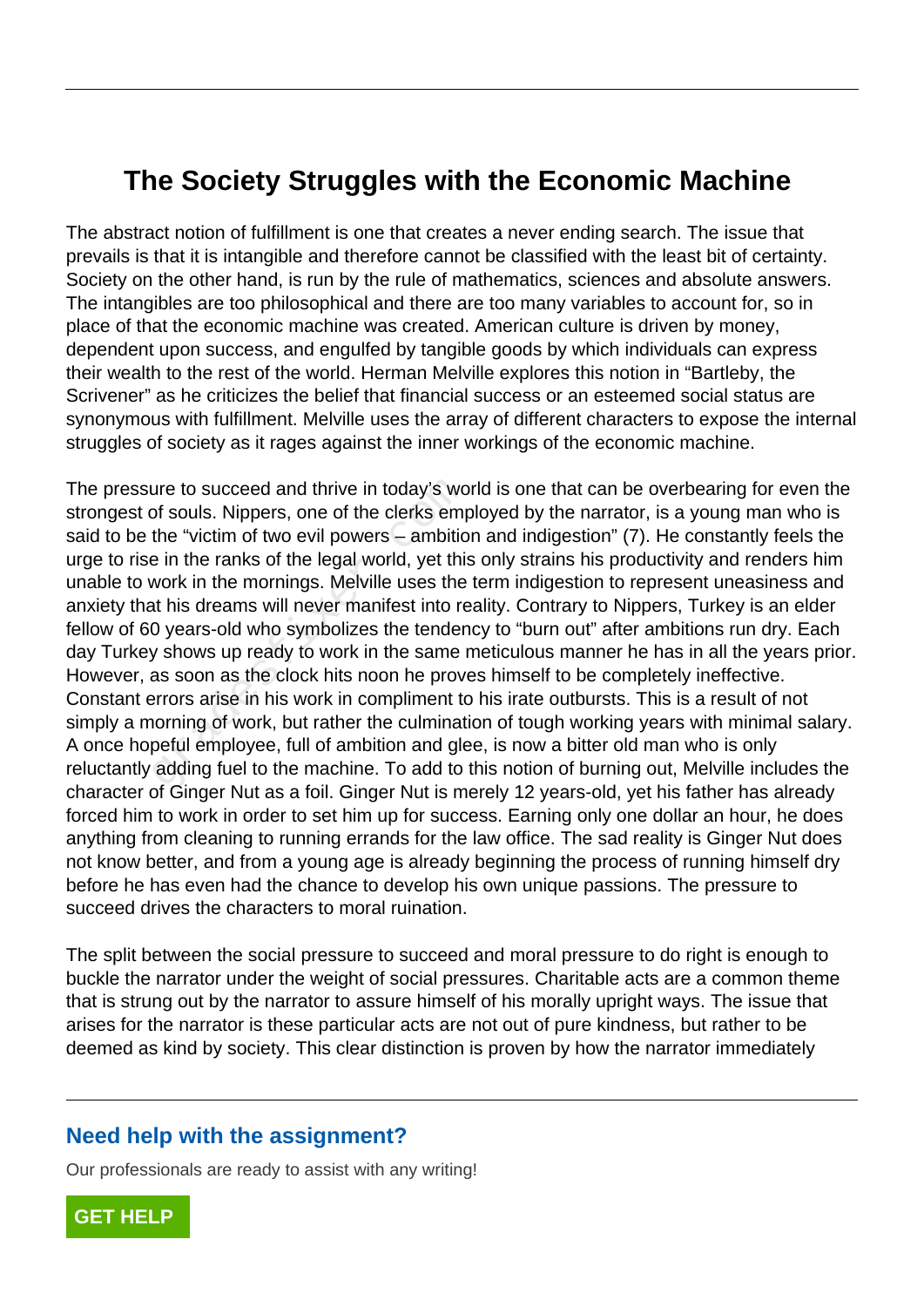abandons Bartleby once he becomes the source of gossip among fellow Wall Street inhabitants. Upon Bartleby's declaration that he will not be partaking in any more copying, the narrator notes that Bartleby "Not only disarmed me but unmanned me" (19). By unmanning the narrator, Bartleby has broken down his inner barriers. This creates a comfortable sensation within the narrator that he is obligated to care for Bartleby regardless of his eccentricities. This makes him feel like a grade A philanthropist as he should. Bartleby is causing no harm to anyone and even makes the kind remark saying he would "prefer not to quit you" (30). However, the allowance of Bartleby to remain on the premises is abruptly revoked when clients of the law firm begin to think of it as strange. The narrator's social reputation is at stake and his acts prove that he values that over doing what is morally right. Although he mentions several times that we are all sons of Adam, that belief is pushed to the side when some begin to question his doings. The egotistical atmosphere of Wall Street has created a culture where doing the right thing is not always acceptable and has shifted the priorities to a place where being a prominent figure is more important than being thoughtful. This represents the cynical cycle of social interaction and eventually leads to Bartleby saying, "I know you, and I want nothing to say to you" (38). A world in which Wall Street's critical perception of all is valued over a strong moral code is not sufficient. In fact, it will bleed into all facets of the working environment until utter despair sets in.

The propensity to consume time with negligible tasks will create a sense of worthlessness. The concept of time is paradoxical in the sense that while it never ends, it is concurrently finite. Life's clock will tick for eternity yet Melville uses the job of scriveners to show how easily this time can be wasted. Copying documents day in and day out for the duration of a career will damage anyone's sense of self. If Turkey were to describe his life's work to a jury, there would be a consensus that there is little to show for all his hard worked years. This in culmination with other short comings has made him feel inferior to others. When addressing the narrator, he uses the phrase "with submission" seven times throughout the text. Melville does this to strengthen his point that a minuscule job is simply just representative of the pointless acts that happen each and every day. Acts that add no value to life, but occur simply because there is a perception that they should be done. It is an ingenious criticism of how society manages to waste our finite time by mindlessly going through the motions rather than seeking out true happiness. The irony in how Bartleby is perceived versus what he is standing for is too much to ignore. For obvious reason, he is looked at as more or less of a charity case or someone who is mentally ill. However, putting his "eccentricities" aside, it is clear that he is the wisest of all. He understands how insignificant his tasks are and eventually comes to the conclusion that they are simply not worth doing. The narrator is befuddled by this notion as he still believes that his "most precious papers perfectly safe in his hands" (18). However, earning a mere four cents per every 100 words of copying is no where near the recognition needed to satisfy or fulfill an individual. For this very reason, Bartleby looks past what is thought to be normal and realizes he'd "prefer not" to do just about anything. The inability to reach a level of attainment renders an individual to do not much more than stare at a lifeless brick wall. rain street's critical perception of all is v<br>In fact, it will bleed into all facets of the<br>nsity to consume time with negligible ta<br>time is paradoxical in the sense that w<br>c will tick for eternity yet Melville uses t<br>e wa

## **Need help with the assignment?**

Our professionals are ready to assist with any writing!

**[GET HELP](https://my.gradesfixer.com/order?utm_campaign=pdf_sample)**